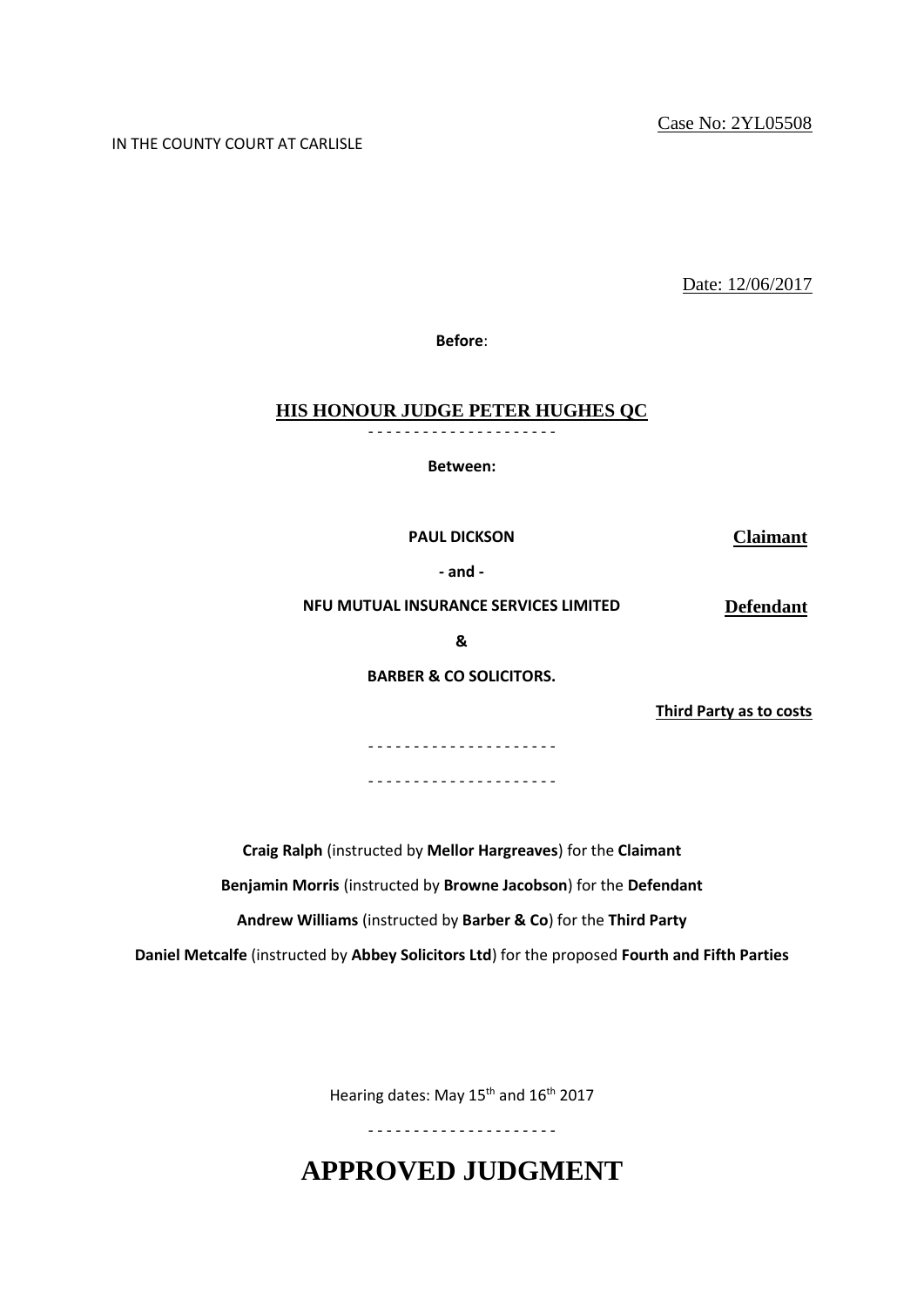## **His Honour Judge Peter Hughes QC:**

## **Introduction**

- 1. On the 1st June 2011, two vehicles collided head-on on a road in Coalville, Leicestershire. One of the vehicles, a Peugeot car was driven by the Claimant, Mr. Dickson. The other was a tractor insured by the Defendant.
- 2. Mr. Dickson sustained relatively minor soft tissue injuries in the collision.
- 3. On the 9th July 2012, proceedings were issued in the County Court on the Claimant's behalf by a firm of solicitors, Mellor Hargreaves. Attached to the Particulars of Claim was a medical report from a Dr Zahir Ali.
- 4. By that date, the NFU had already agreed to settle Mr.. Dickson's claim with another firm of solicitors based in Preston, Barber & Co (Barber hereafter), for £1,125 on a 50:50 liability basis. Barber had submitted a medical report in support of the claim from a Dr Laxmi Patel, dated the 2nd April 2012.
- 5. The NFU eventually filed a Defence to the Mellor Hargreaves claim. It included the following paragraph –

*"Further, the Claimant has served two different Claim Notification Forms (CNFs) from two different solicitors. The first, from Barber & Co Solicitors, is dated 20th September 2011 and has been signed by the Claimant. The second, from Mellor Hargreaves (the solicitors on the Court Record as acting for the Claimant), is dated 17th January 2012 and has been signed by the solicitors on behalf of the Claimant. There are inconsistencies between those CNF's."*

6. The Defence was not filed until the  $30<sup>th</sup>$  July 2014, two years after the Particulars of Claim. In the intervening period, attempts had been made to ascertain the facts.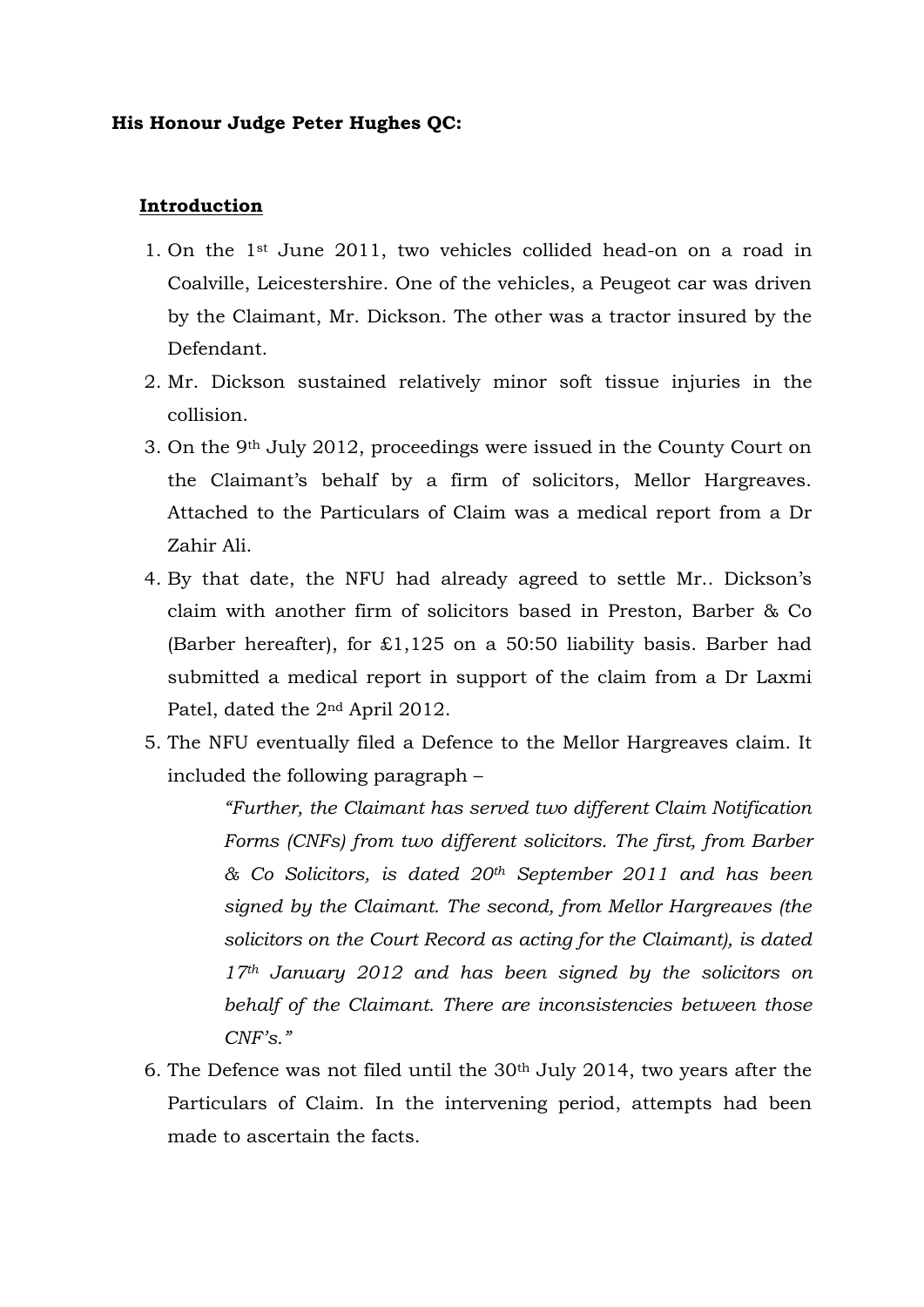- 7. It is now accepted by Barber that Mr. Dickson was never their client, that they had no authority to act on his behalf, that he was never medically examined by Dr Patel, and that the report was a forgery. That was not clear, though, when the Defence was filed and paragraph 1 asserted that the claim had already been compromised by Barber on the Claimant's behalf.
- 8. On the 27th January 2015, the Court directed that the case should be listed for trial on the preliminary issue of compromise. The hearing was supposed to be in November 2015, but the proceedings were further delayed, whilst investigation into the validity of the compromise continued.
- 9. On the 27th October 2016, the NFU issued an application pursuant to CPR 46.2 to join Barber as a Third Party for the purpose of costs. On the 23rd November 2016, District Judge Dodd granted the application. The hearing of the preliminary issue and issues as to costs were listed together in the multi-track list for the 15th and 16th May 2017, with a Pre-Trial Review before the trial judge on the 13th April, by telephone conference.
- 10.A few days before the PTR, on the 31st March 2017, Barber issued an application to join two former employees of the firm, Irfan Adam and Sazid Nanlawala, in the proceedings by way of a part 20 claim.
- 11.At the PTR, Barber sought to be represented by a costs' draftsman. He had no rights of audience and the parties objected to him being allowed to make the application. I upheld their objection. It was, in any event, not appropriate to hear the application by telephone conference, especially, as at that stage the proposed Fourth and Fifth Parties had been given no notice of the application. Accordingly, I adjourned it to the trial.
- 12.By the PTR, though, one important issue had been resolved. It was agreed, in the light of Barber's admission to this effect, that there had been no valid compromise of the claim through Barber. Judgment was entered for the Claimant in the sum agreed between the NFU and Mellor Hargreaves on behalf of the Claimant in the sum of £2,750. I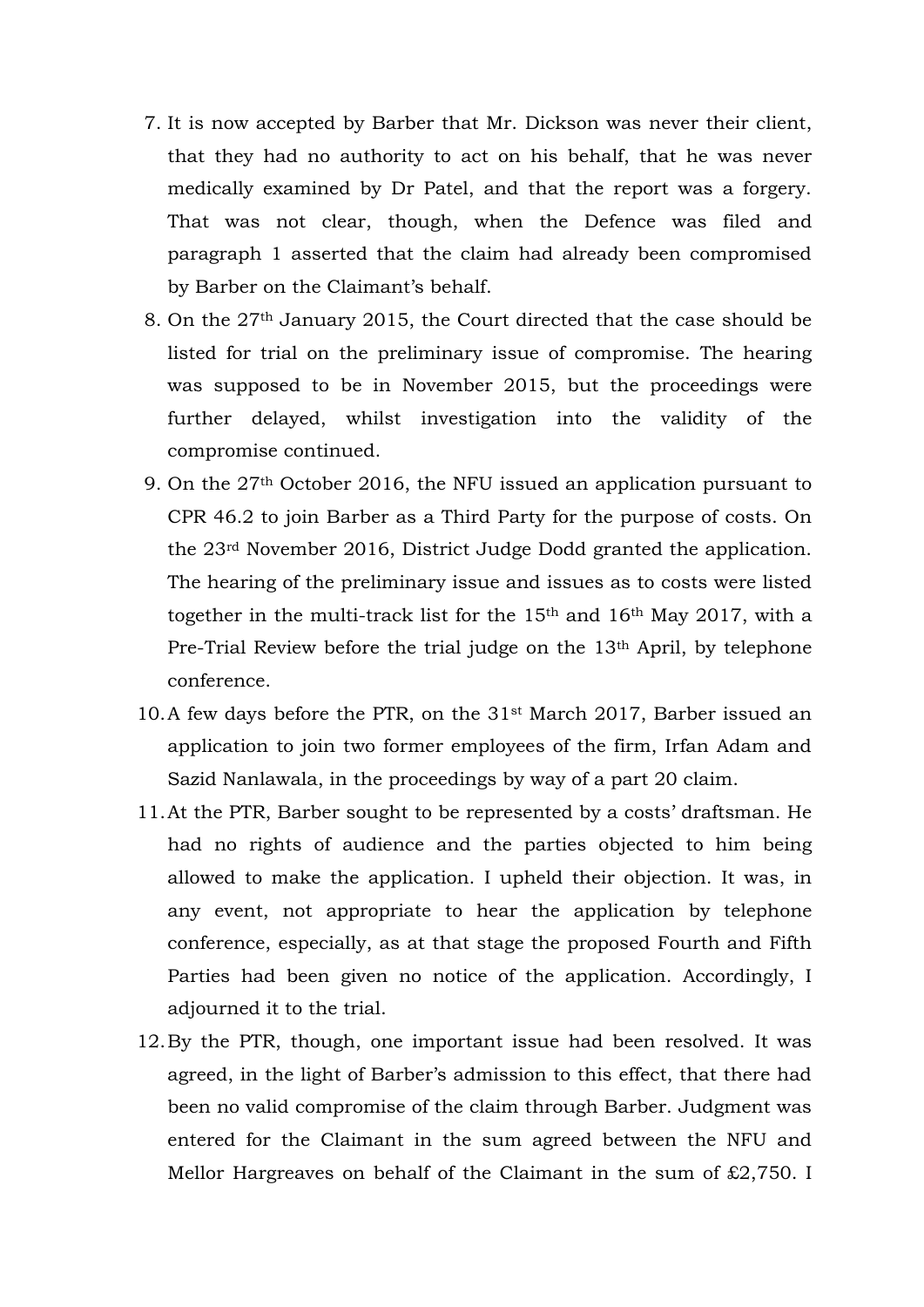directed that the case would remain listed to determine the issue of liability for costs relating to the issue of compromise.

- 13.On the 15th May 2017, Mr. Metcalfe appeared on behalf of Mr. Adam and Mr. Nanlawala to oppose the application by Barber to join them in the proceedings. The application was also opposed by Mr. Ralph for the Claimant and Mr. Morris for the NFU.
- 14.I heard the application as a preliminary issue and refused to grant it, reserving my reasons to be incorporated into my judgment on the costs of the compromise. The hearing of the Part 46.2 application against Barber then proceeded by way of submissions, at the end of which I reserved my judgment.

# **The Chronology**

<u>.</u>

- 15.To decide the issues in the case, it is important to have in mind the sequence of events as it emerges from the correspondence and other records, especially in relation to what has been going on since July 2012 when the NFU first realised that there appeared to be two firms of solicitors representing the interests of Mr. Dickson.
- 16.For ease of reference, I set it out below in schedule form<sup>1</sup> .

| <b>DATE</b> | <b>PAGE</b> | EVENT                                                                                     |
|-------------|-------------|-------------------------------------------------------------------------------------------|
| 19.09.11    | 271         | Letter on B's file from B to C informing him that they                                    |
|             |             | understand from Imperium Claims that he wishes                                            |
|             |             | them to act for him on his claim. The reference on the                                    |
|             |             | letter is $AB/NE/900013$                                                                  |
|             | 31          | C says he had no dealings with Imperium or B                                              |
| 02.04.12    | 166         | Invoice from Physio Link to B for medical report, later                                   |
|             | 126         | submitted to NFU (see first statement of Steven Kings)                                    |
| 01.06.12    | 206         | B confirms settlement of C's claim by letter to NFU.                                      |
|             |             | Requests payment on account of damages and costs in                                       |
|             |             | of $\textcolor{blue}{\text{\textsterling}}2,325.76$ . Reference on<br>letter<br>sum<br>1S |
|             |             | AB/SN/900013                                                                              |
| 09.07.12    | 127         | Phone calls from B to NFU chasing payment                                                 |
| 16.07.12    |             |                                                                                           |
| 17.07.12    | 250         | NFU write to B informing them that they have received                                     |

<sup>&</sup>lt;sup>1</sup> Barber are referred to as B, Mellor Hargreaves as MH, the NFU solicitors, Brownee Jacobson, as BJ, Mr. Dickson, the Claimant as C, Irfan Adam as IA and Sazid Nanlawala as SN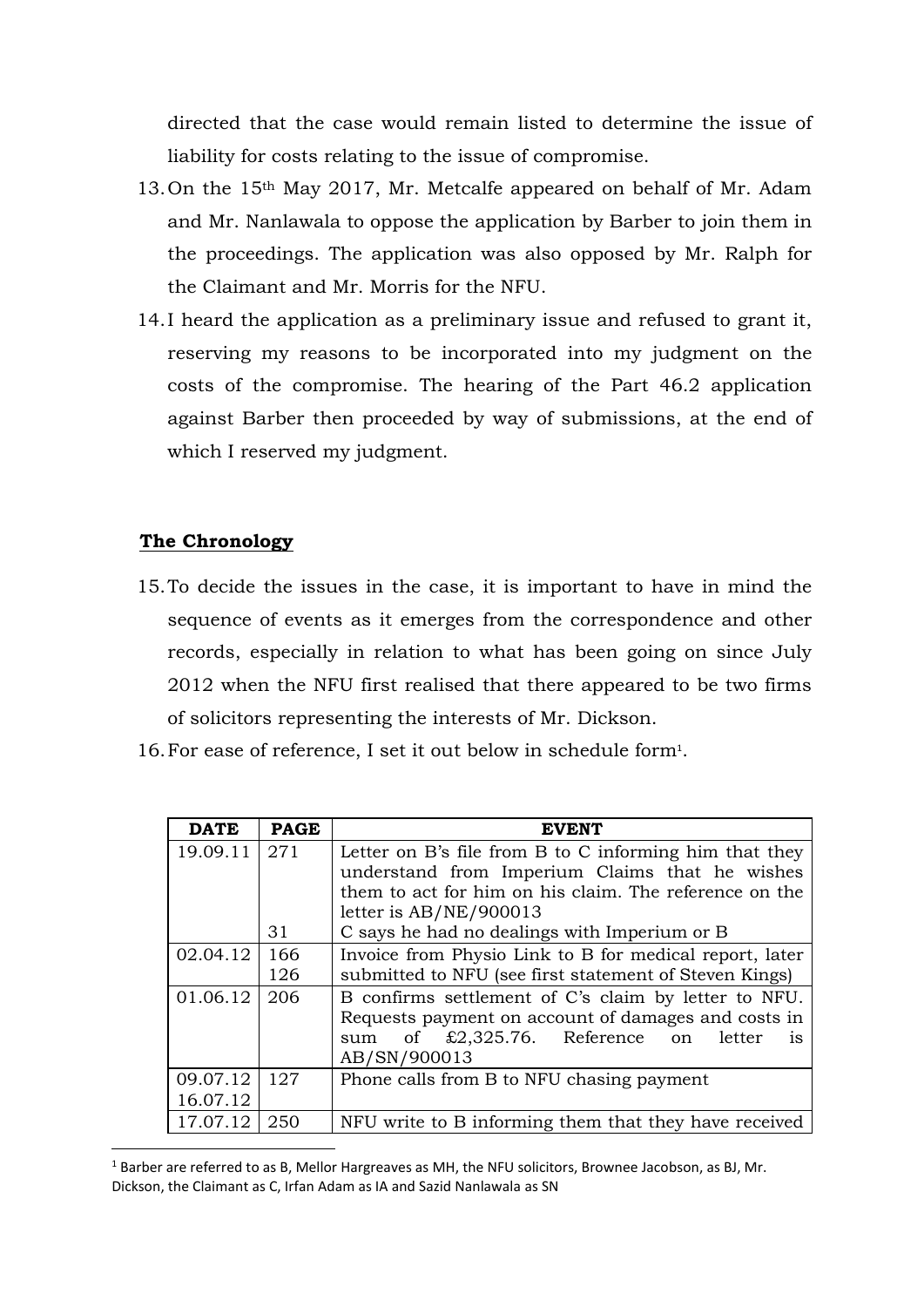|          |     | a claim in respect of C from a different firm of solicitors                                                      |
|----------|-----|------------------------------------------------------------------------------------------------------------------|
|          |     | supported by a medical report from a different expert                                                            |
|          |     | and that the injury details are inconsistent. B does not                                                         |
|          |     | respond to letter but copy of it is in B's file. Neither                                                         |
|          |     | does B chase payment further.                                                                                    |
| 06.12.12 | 245 | MH writes to B that C instructs them that he has had                                                             |
|          |     | no dealings with B and requesting copy of their signed                                                           |
|          |     | retainer with C                                                                                                  |
| 24.01.13 | 244 | B replies to MH saying that their file had been closed                                                           |
|          |     | due to lack of instructions but that "we can confirm                                                             |
|          |     | that the client did attend a medical appointment with                                                            |
|          |     | Dr Laxmi Patel on the 02.04.12". The reference on the                                                            |
|          |     | letter is AB/YMB/900013. By this stage it is admitted                                                            |
|          |     | in a statement of the 31 <sup>st</sup> March 2017 made by Mr. Arif                                               |
|          |     | Barber, as sole practitioner and principal of B that IA                                                          |
|          |     | and SN had left the firm "in late 2012". YMB is a                                                                |
|          |     | reference to Yasin Bagas, a solicitor employed by B <sup>2</sup> .                                               |
| 25.01.13 | 449 | Mr. Bagas reiterated the content of the letter in                                                                |
|          |     | response to a phone call from NFU                                                                                |
| 19.02.13 | 450 | MH, by letter, request B to supply a copy of their                                                               |
|          |     | complete file of papers including their signed retainer                                                          |
|          |     | "to resolve any misunderstanding."                                                                               |
| 29.05.13 | 452 | MH write requesting written confirmation by return                                                               |
|          |     | only documents<br>B<br>hold<br>that<br>the<br>relate<br>to<br>a                                                  |
|          |     | computerised file and cannot locate any paper file. MH                                                           |
|          |     | also request contact information for Physio Link.                                                                |
| 10.07.13 | 454 | MH, by letter, threaten to report B to the Legal                                                                 |
|          |     | Ombudsman unless they receive a response.                                                                        |
| 12.07.13 | 455 | B write to MH saying that they cannot locate a paper                                                             |
|          |     | file and hold only a computerised file and do not have<br>computerised time records. In reply to the request for |
|          |     | information about Physio Link, the letter states "the                                                            |
|          |     | only document we have is the medical report. The                                                                 |
|          |     | instructions to Physio Link were sent via                                                                        |
|          |     | correspondence." The reference on the letter is                                                                  |
|          |     | AB/SN/900013, notwithstanding the fact that SN is no                                                             |
|          |     | longer with the firm.                                                                                            |
| 30.07.14 | A8  | BJ file NFU's defence to the claim alleging compromise                                                           |
| 11.08.14 | 434 | BJ write to B requesting, pursuant to Sec 35 of the                                                              |
|          |     | DPA 1998, confirmation that C was their client, when                                                             |
|          |     | he became a client, whether they had his express                                                                 |
|          |     | instructions to settle the claim, and whether, and if so,                                                        |
|          |     | when and how he terminated his instructions.                                                                     |
| 05.09.14 | 436 | B reply to BJ confirming the C had become their client                                                           |
|          |     | on the 11 <sup>th</sup> September 2011, stating that they did not                                                |
|          |     | have express instructions from him to settle the claim                                                           |
|          |     | and that he ceased to be a client in March 2013                                                                  |
|          |     | because of his failure to provide instructions and to co-                                                        |
|          |     | reference<br>The<br>operate.<br>the<br>letter<br>on<br>is                                                        |

<sup>&</sup>lt;sup>2</sup> I understand Mr. Bagas to be still employed by Barber. He has provided no witness statement in these proceedings.

<u>.</u>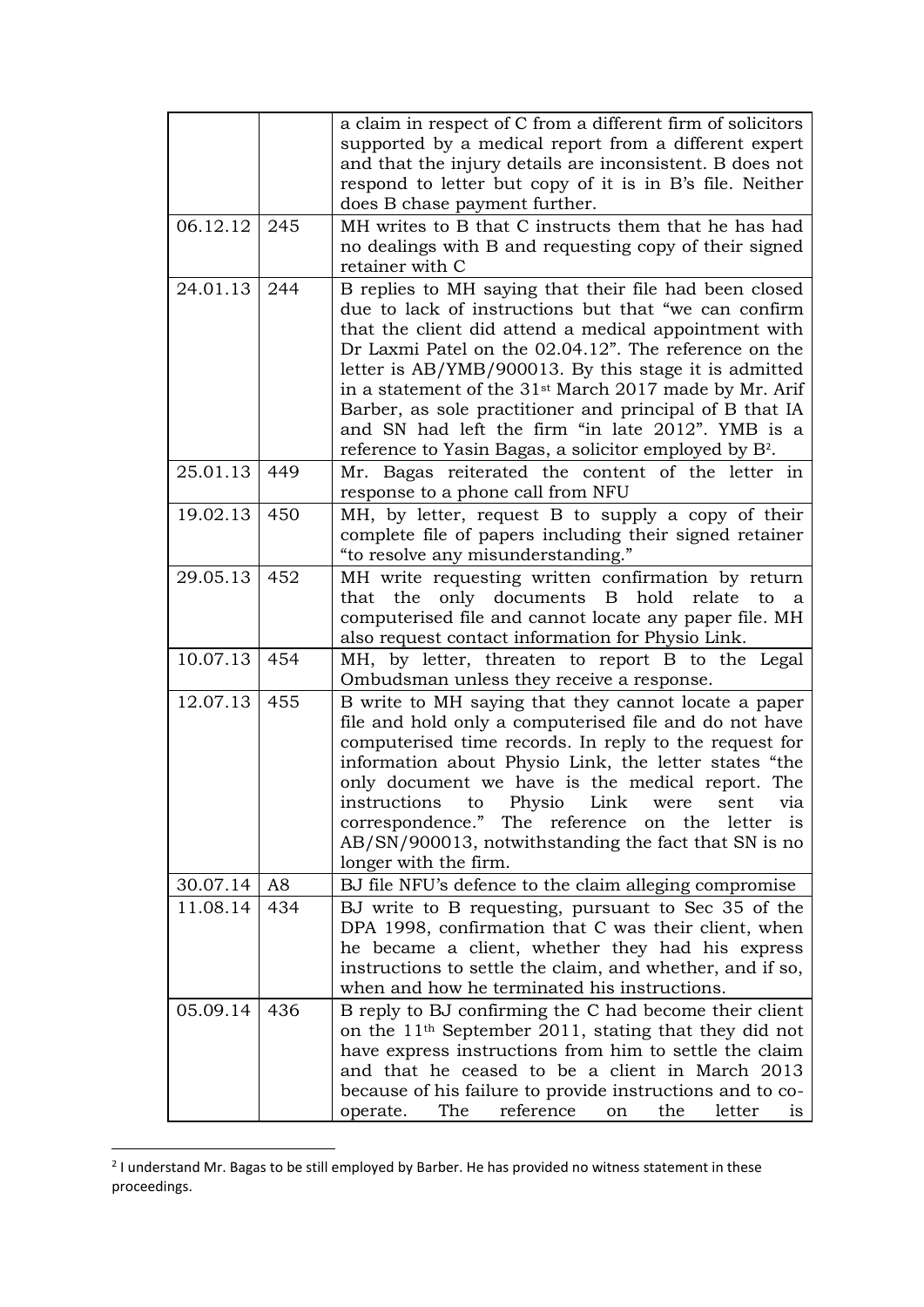|                |     | AB/YMB/900013                                                                                                                                                                                                                                                                                                                                              |
|----------------|-----|------------------------------------------------------------------------------------------------------------------------------------------------------------------------------------------------------------------------------------------------------------------------------------------------------------------------------------------------------------|
| 16.10.14       | 18  | C, in answer to request for further information, says<br>that he never instructed B and that Dr Ali was the only<br>medical expert he had seen.                                                                                                                                                                                                            |
| 27.01.15       | 21  | DJ Dodd orders C to use all reasonable endeavours to<br>obtain Physio Link/Dr Laxmi Patel's file and access to<br>files of Imperium Claims and B by 10 <sup>th</sup> April 2015.                                                                                                                                                                           |
| 09.03.15       | 414 | MH writes to B requesting facilities to interview the<br>person who had contact of the case, whom they believe<br>to be Mr. Dasu, or failing that the principal of the<br>practice, Mr. B, threatening to issue an application for<br>non-party disclosure.                                                                                                |
| 17.03.15       | 61  | B replies stating that case had been handled by IA and<br>SN, that they no longer worked for B, that Mr. Dasu<br>had not had conduct of the case, and that they were<br>unable to provide any further documentation. The<br>reference on the letter is AB/YMB/900013                                                                                       |
| 22.04.15       | 464 | MH again request interview facilities for Mr. B                                                                                                                                                                                                                                                                                                            |
| 23.04.15       | 465 | B declines request. No reasons are given.                                                                                                                                                                                                                                                                                                                  |
| 19.05.15       |     | MH writes to SRA about conduct of B                                                                                                                                                                                                                                                                                                                        |
| 12.06.15       | 38  | Dr Patel provides MH with witness statement stating<br>that he did not examine C, that he had never worked<br>for Physio Link, and that he was not the author of the<br>report bearing his signature                                                                                                                                                       |
| 22.07.15       |     | SRA informs MH that it has decided not to take any<br>further action against B                                                                                                                                                                                                                                                                             |
| 02.10.15       | 53  | BJ solicitor provides statement producing Company<br>House searches establishing that IA and SN and<br>members of their families had been<br>directors<br>οf<br>Claims<br>and Physio<br>Imperium<br>Link,<br>that<br>both<br>companies traded from<br>the same<br>address,<br>and<br>producing the CNF filed by B showing IA as C's<br>representative at B |
| 15.10.15   A24 |     | DJ Dodd stays the case for three months to enable<br>refer<br>matter to<br>Solicitors' Regulatory<br>parties<br>to<br>Authority                                                                                                                                                                                                                            |
| 19.10.15       |     | MH inform SRA of the stay and invite SRA to<br>reconsider its decision                                                                                                                                                                                                                                                                                     |
| 22.10.15       |     | BJ write to SRA supporting MH and setting out<br>concerns of NFU                                                                                                                                                                                                                                                                                           |
| 24.1016        | A48 | SRA make decision to prosecute Mr. B inter alia for<br>failing to adequately supervise unqualified fee earners<br>in personal injury claims and in doing so allowing the<br>creation of false medical reports and other documents.                                                                                                                         |
| 03.11.16       | 496 | BJ inform B by letter of application to join B and date<br>of next hearing, stating that because of "the serious<br>concerns raised by C and his representatives in this<br>matter, your urgent attention is requested" and asking<br>them to confirm whether it is their intention to attend.                                                             |
| 23.11.16       | 24  | B does not attend the hearing. DJ Dodd joins B<br>pursuant to CPR 46.2, directs B to provide disclosure                                                                                                                                                                                                                                                    |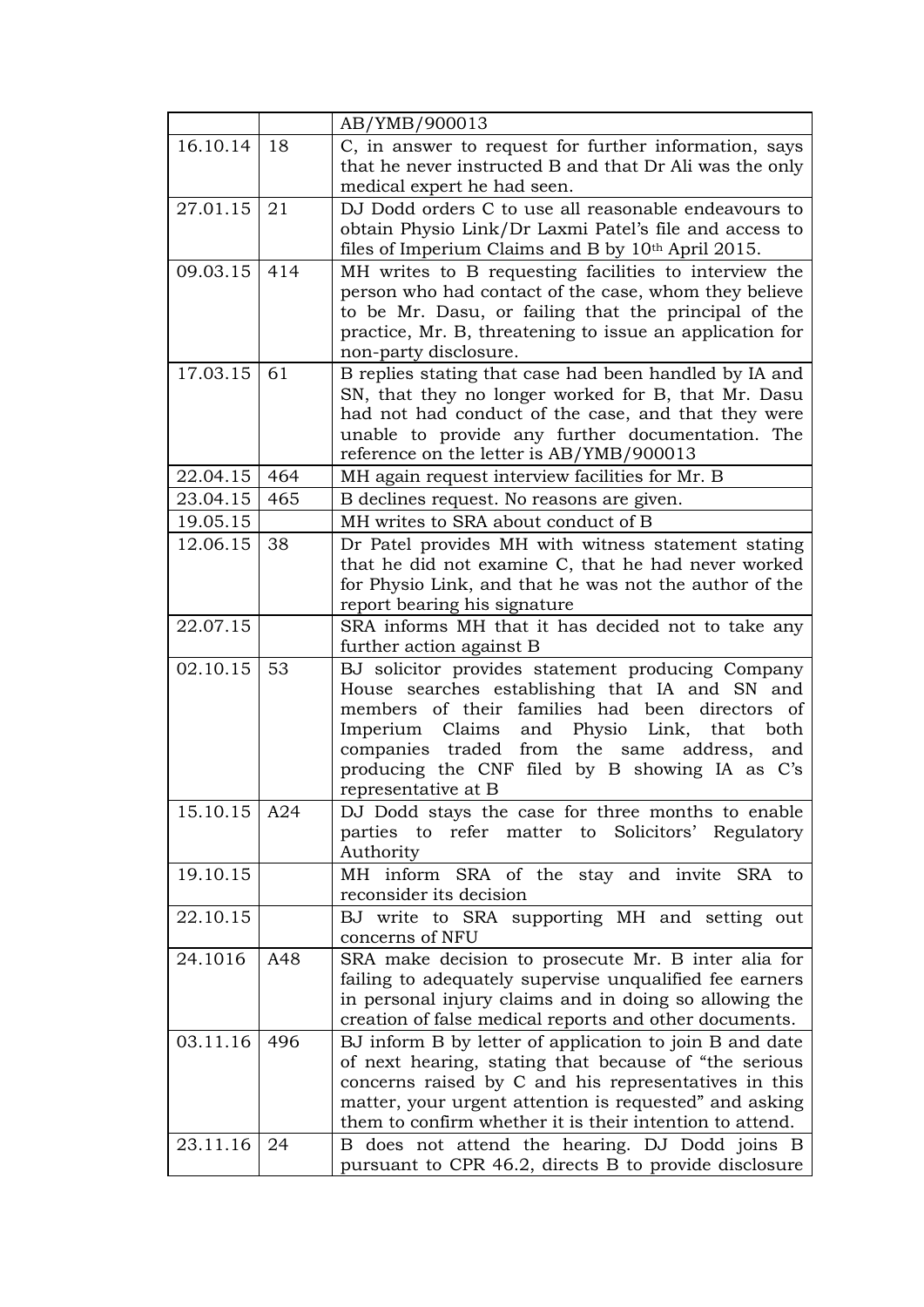|              |     | by 18 <sup>th</sup> January 2017 and all parties to file witness<br>evidence by 1 <sup>st</sup> March 2015.                                                                                                                                                                                                                                                                                                                                          |
|--------------|-----|------------------------------------------------------------------------------------------------------------------------------------------------------------------------------------------------------------------------------------------------------------------------------------------------------------------------------------------------------------------------------------------------------------------------------------------------------|
| 09.02.17     | A33 | write to BJ letter headed "Extremely Urgent"<br>B.<br>Consideration", reference AB/MD/300013, stating that<br>they will serve a statement in due course setting out<br>"this firm's position" and giving notice of intention to<br>make a Part 20 claim against IA and SN                                                                                                                                                                            |
| 14.03.17     | A38 | B supply documents to BJ of which they believe BJ<br>may not have had prior inspection and stating that<br>BJ's "conduct and stance in this matter has prolonged<br>this matter unnecessarily, you are aware that we have<br>confirmed further that this matter has not been<br>compromised, we trust you will deal with this issue<br>without the need of protracted communications."                                                               |
| 02.03.17     | 233 | Statement from Mustansar Dasu, described as senior<br>paralegal at B. The statement accepts that C had never<br>been a client of B. It discloses that after investigation<br>by the SRA and by B "concocted medical reports on<br>several files not only at B but at firms elsewhere had<br>been found" for which IA and SN were responsible. The<br>statement also alleges that IA and<br>SN.<br>had<br>misappropriated funds in three other cases. |
| 24.03.17 A45 |     | BJ replies stating that until recent service of evidence<br>B had maintained they had instructions to act on C's<br>behalf.                                                                                                                                                                                                                                                                                                                          |

- 17.Mr. Barber and Mr. Bagas are due to appear before the Solicitors' Disciplinary Tribunal in September. A defence has been filed on their joint behalf settled by leading counsel. In this, certain allegations are admitted by Mr. Barber, relating to failing to maintain accounts, keeping office money in the firm's client account, preparing accounts for 2014 that did not accurately record the financial position of the firm, and making deductions from damages to which clients were entitled in breach of the Solicitors Code of Conduct. Both defendants deny other allegations including allegations of failing to supervise unqualified fee earners and allowing false documents to be created.
- 18.Mr. Barber filed no statement pursuant to D.J. Dodd's order of the 23rd November 2016. He finally provided a witness statement in support of the application to join the proposed fourth and fifth parties. Nowhere in that statement does he disclose when he first knew of the alleged unauthorised activities of Mr. Adam and Mr. Nanlawala.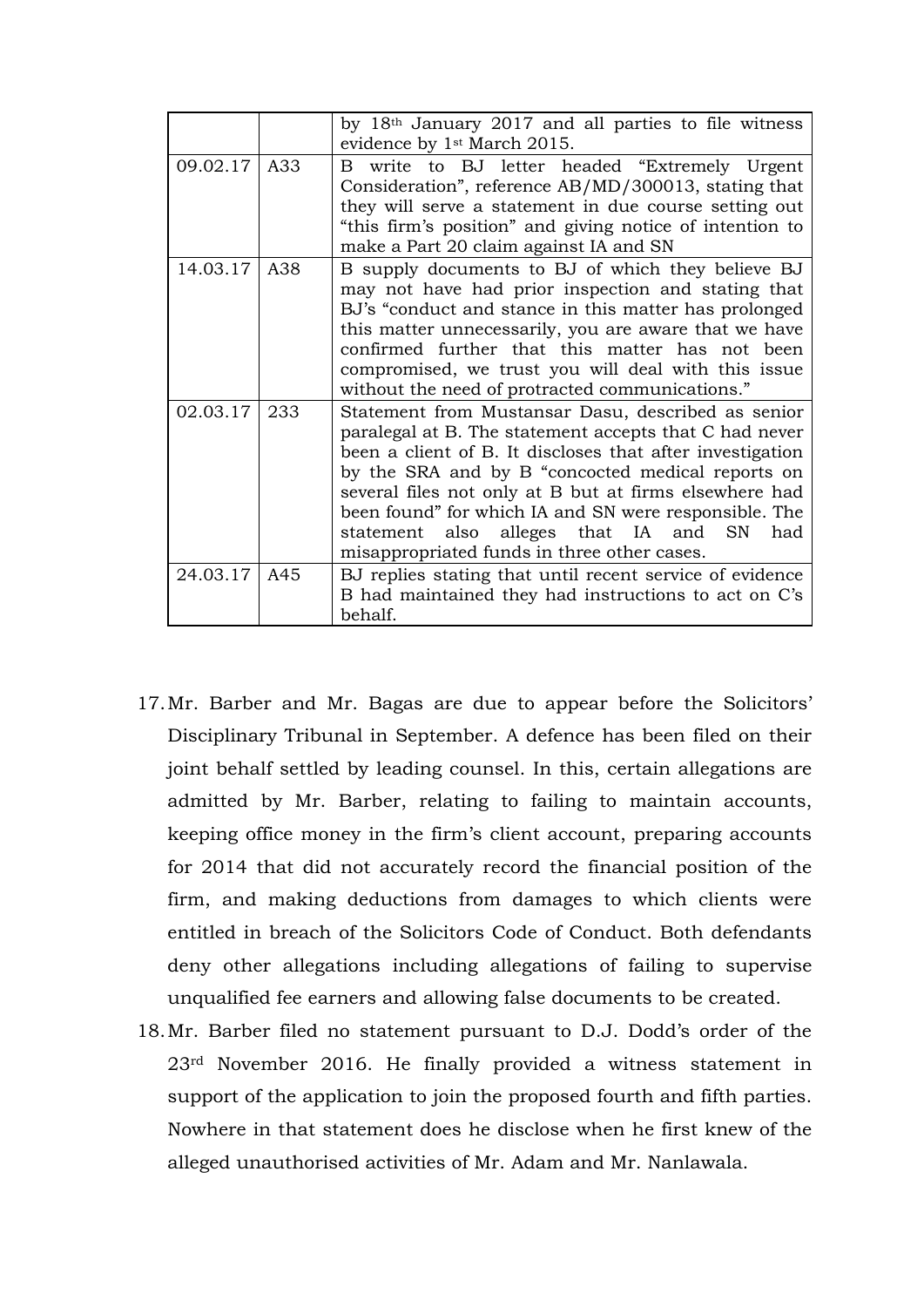- 19.Mr. Ralph and Mr. Morris opposed Mr. Williams application to admit the statement into these proceedings, as it had not been filed in due time in accordance with the court's order. I decided, though, to admit the statement, because it appeared to me to be material to consider the content of the statement in the context of the history of the matter and the opportunity that had been available to Mr. Barber from at least January 2013 as sole principal of the firm to investigate what had gone on and to take personal charge of handling the matter.
- 20.In the statement, he described Mr. Adam as a "consultant fee-earner" and Mr. Nanlawala as an "employed para-legal". He says that it was not until March 2016 when he received a letter from the forensic investigation department of the SRA, requesting facilities to visit the firm's premises, that he discovered that Mr. Adam and Mr. Nanlawala had "gone so far" as to prepare a false medical report. He says that it was much to his "surprise and annoyance" that the application was made to join Barber as a party pursuant to CPR 46.2. His statement continues – "That was the first time that I became aware of the detail of the claim." His statement makes no mention of the role of Mr. Bagas or of the post January 2013 correspondence.

#### **Discussion and Analysis**

- 21.By January 2013, at the latest, after Mr. Adam and Mr. Nanlawala had left the firm, anyone examining the file in the light of the letter of the 6th December 2012 from Mellor Hargreaves, would have been given serious cause for concern. It would have been apparent that the firm had obtained a medical report, negotiated settlement of the claim, and been awaiting a cheque from the NFU for the agreed damages and the firm's costs.
- 22.The most telling point is that never, then or later, does it appear that Barber wrote to the Claimant or tried to contact him to find out how it came about that another firm had been instructed to make a claim on his behalf in respect of the same accident.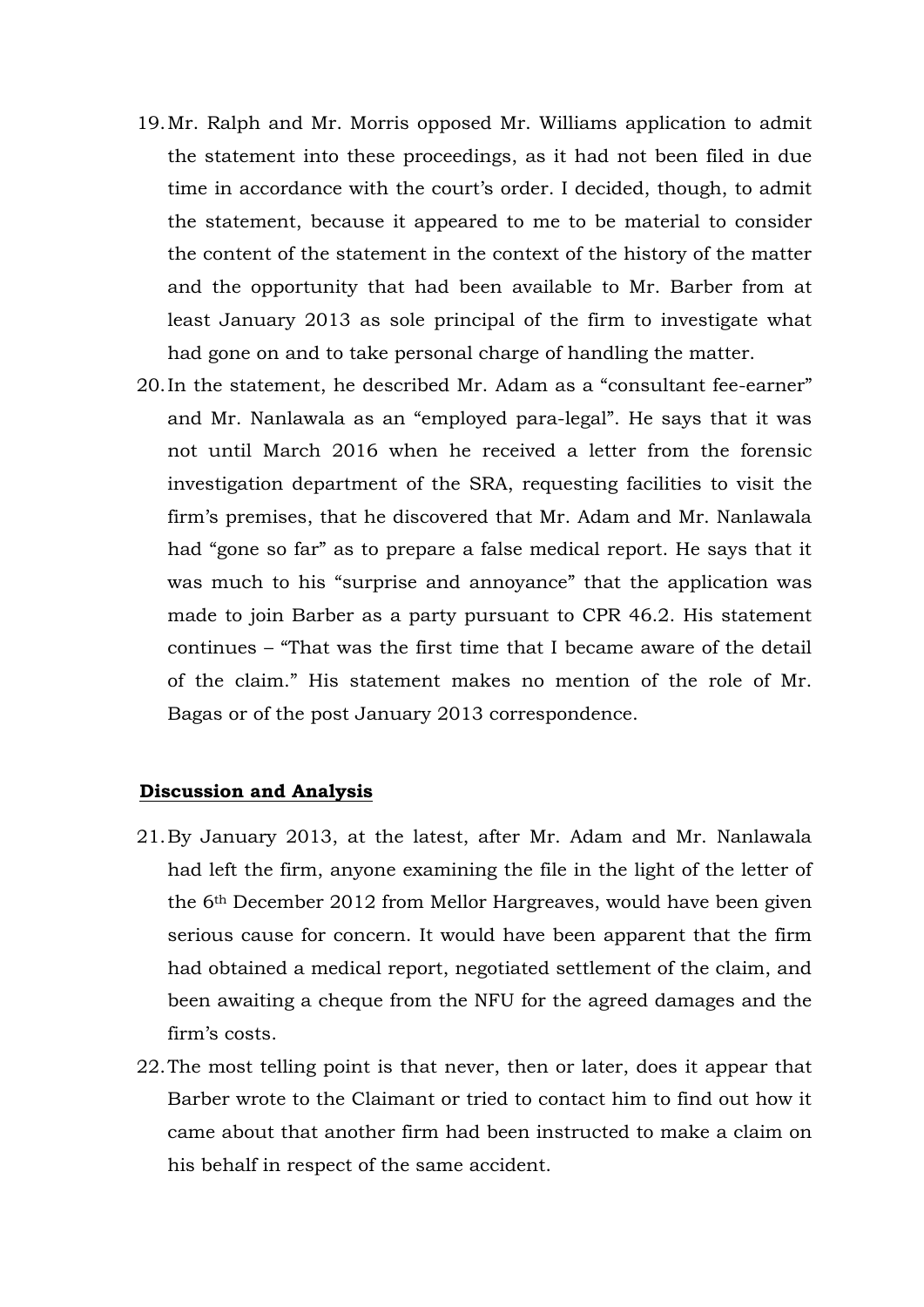- 23.Why not? How could whoever was dealing with the matter write to Mellor Hargreaves that the file had been closed due to lack of instructions? According to the letter to the NFU of the 1st June 2012, Barber were owed almost £1,400 in costs and were out of pocket to the tune of £495 for the medical report. It is blindingly obvious that no commercial undertaking is going to write off what it is owed in such a casual fashion without good reason.
- 24.It is reasonable to assume that before the file was closed, the matter would have been duly considered, in the case of a large firm, by a partner or at least a fee earner, or in the case of a sole practitioner, by the proprietor of the firm himself.
- 25.The letter of the 24th January 2013 bears the reference of both Mr. Barber and Mr. Bagas. The letter claimed that the file had already been closed, although nowhere does there appear to be any recording of this or when it occurred, and the letter of the 5th September 2014, bearing the same reference, states that the file was only closed in March 2013.
- 26.If Mr. Adam and Mr. Nanlawala were acting covertly and alone, I would expect anyone, on discovering the fraud committed in the name of the firm, to be outraged, concerned to investigate what had happened, and anxious to ensure that those affected by it were not further disadvantaged.
- 27.Unless they also had control of the firm's finances, there are indications that Mr. Adam and Mr. Nanlawala could not have been acting covertly. This is because the NFU had been asked to make the settlement cheque out to Barber, and so it would have had to pass through the firm's accounts. This is a feature that, no doubt, the SRA will wish to consider.
- 28.What is abundantly clear, though, is that Barber have constantly stalled and obfuscated, and have failed to assist those acting for the Claimant and the Defendant to resolve the position. This has materially delayed the resolution of the claim and added significantly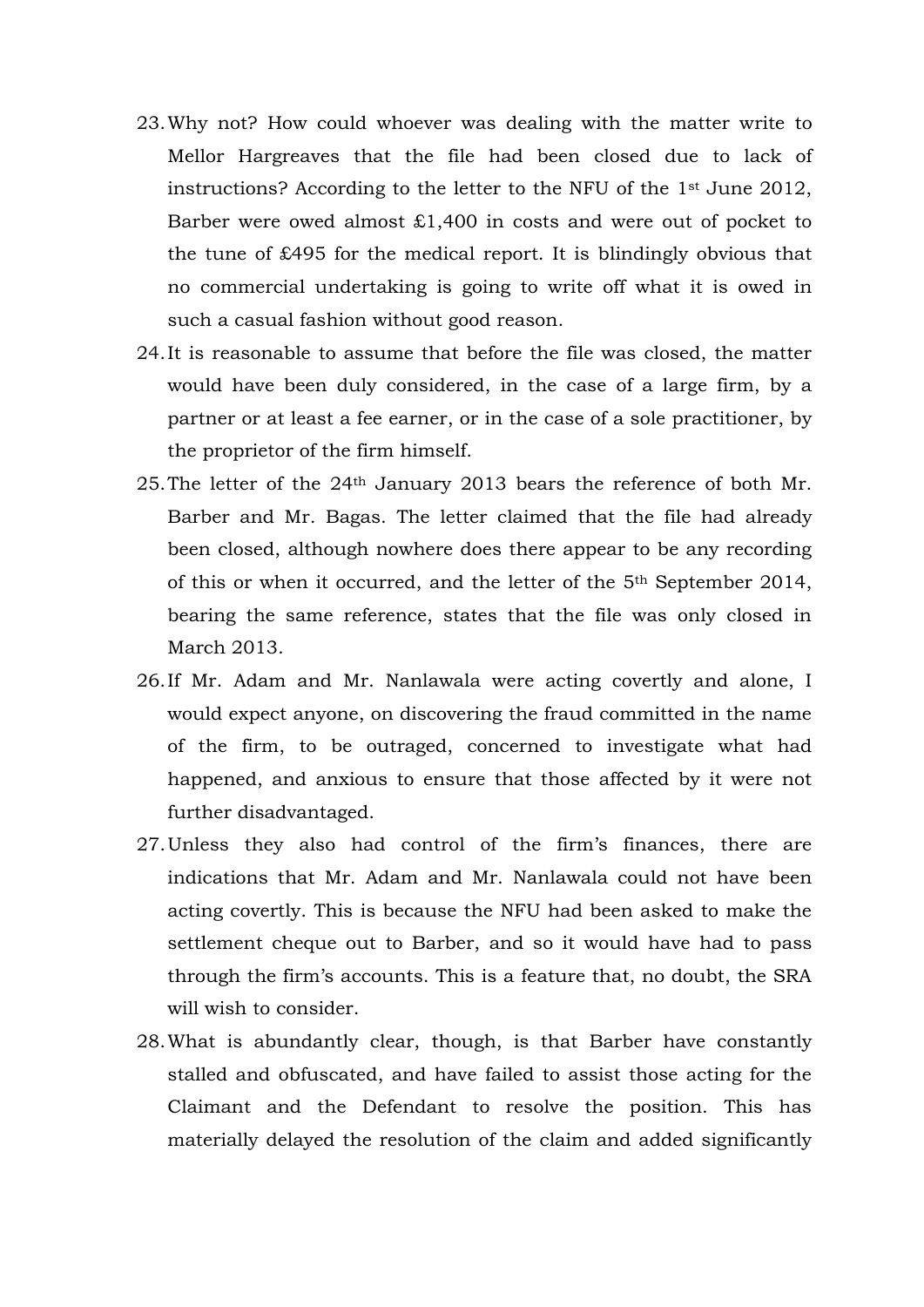to the costs. Where the responsibility for this lies within the firm is unclear from Mr. Barber's statement.

- 29.It is no part of my task to make findings about the culpability of Mr, Barber or Mr. Bagas. That is a matter for the SRA. My task is to review the available material and to draw such inferences from it as are logical and reasonable in all the circumstances.
- 30.I turn therefore to consider the claim under CPR 46.2 and the application by Barber to join Mr. Adam and Mr. Nanlawala.

## **CPR 46.2**

- 31.Section 51 of the Senior Courts Act 1981 gives the court wide powers to determine by whom and to what extent costs are to be paid. CPR 46.2 regulates the making of costs orders pursuant to Section 51 for and against non-parties.
- 32.It is important to note that it is intended to be a summary process, following the determination of the litigation between the parties, conducted by the trial judge.
- 33.The non-party is added as a party to the proceedings, for the purpose of costs only, and must be given a reasonable opportunity to attend a hearing at which the making of an order is considered (CPR 46.2(1).
- 34.The jurisdiction is limited to making an award of costs incurred in the proceedings before the court. The use of the power is regarded as exceptional, in the sense of "out of the ordinary run of cases", and guidance as to the circumstances in which it is appropriate to invoke it has been given by the Court of Appeal in **Symphony Group PLC v Hodgson [1994] QB 179** and by the Privy Council in **Dymocks Franchise Systems (NSW) Pty Ltd v Todd (Costs) [2004] UKPC 39, [2004] 1 W.L.R. 2807.** The general principles are set out extensively in the 2017 edition of the White Book.
- 35.Many of the reported cases concern situations where a non-party has intermeddled in, controlled, or funded the litigation, but whilst orders under CPR 46.2 are unusual, the circumstances in which they may be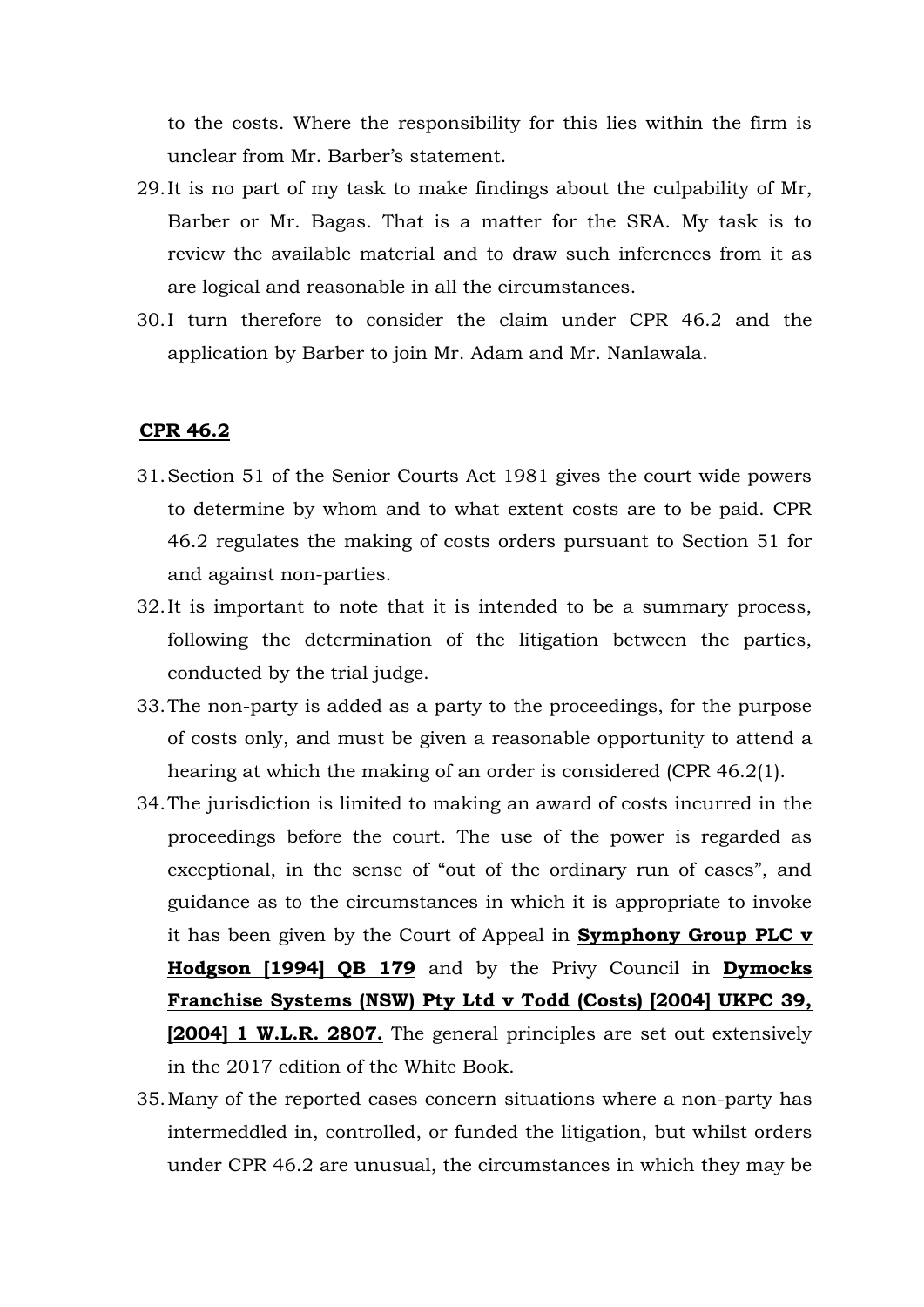made are wide-ranging. In **Petromec Inc v Petroleo Brasileiro SA Petrobras [2006] EWCA Civ 1038**, Longmore L.J. observed that the exercise of discretion was in danger of becoming over-complicated by authority, and this message has recently been reinforced by the Court of Appeal in **Deutsche Bank A.G. v Sebastian Holdings Inc and Alexander Vik [2016] EWCA Civ 23**. In this case, Moore-Bick L.J. ended his judgment with the observation that *"since the decision involves an exercise of discretion, limited assistance is likely to be gained from the citation of other decisions at first instance in which judges have or have not granted an order of this kind"* [para 62].

## **The Application to join Mr. Adam and Mr. Nanlawala**

- 36.The application was made under CPR 20.5. This provision enables a defendant to apply to the court for an order that a person against whom that defendant has a claim be added as an additional party. In the alternative, the application was also made under CPR 46.2
- 37.The basis of the claim, for breach of duty in contract and in tort, is that as a former self-employed consultant and a former employee they engaged in activities outside the scope of their duties.
- 38.Mr. Williams, who appears for Barber, settled the particulars of the proposed claim It alleges that they, without authority or instructions, purported to act for the Claimant and submitted a bogus claims notification form and subsequently forged a medical report to support the claim. Barber claims an indemnity and damages.
- 39.Mr. Williams indicated that the claim was intended to include not only costs incurred in these proceedings but also the costs of defending the SRA proceedings.
- 40.In my judgment, it would be wrong to accede to Barber's application to join the proposed Fourth and Fifth Parties. I say that for three main reasons: -
	- (a)The application is made too late in the current proceedings. The consequence of allowing it would have been to delay the resolution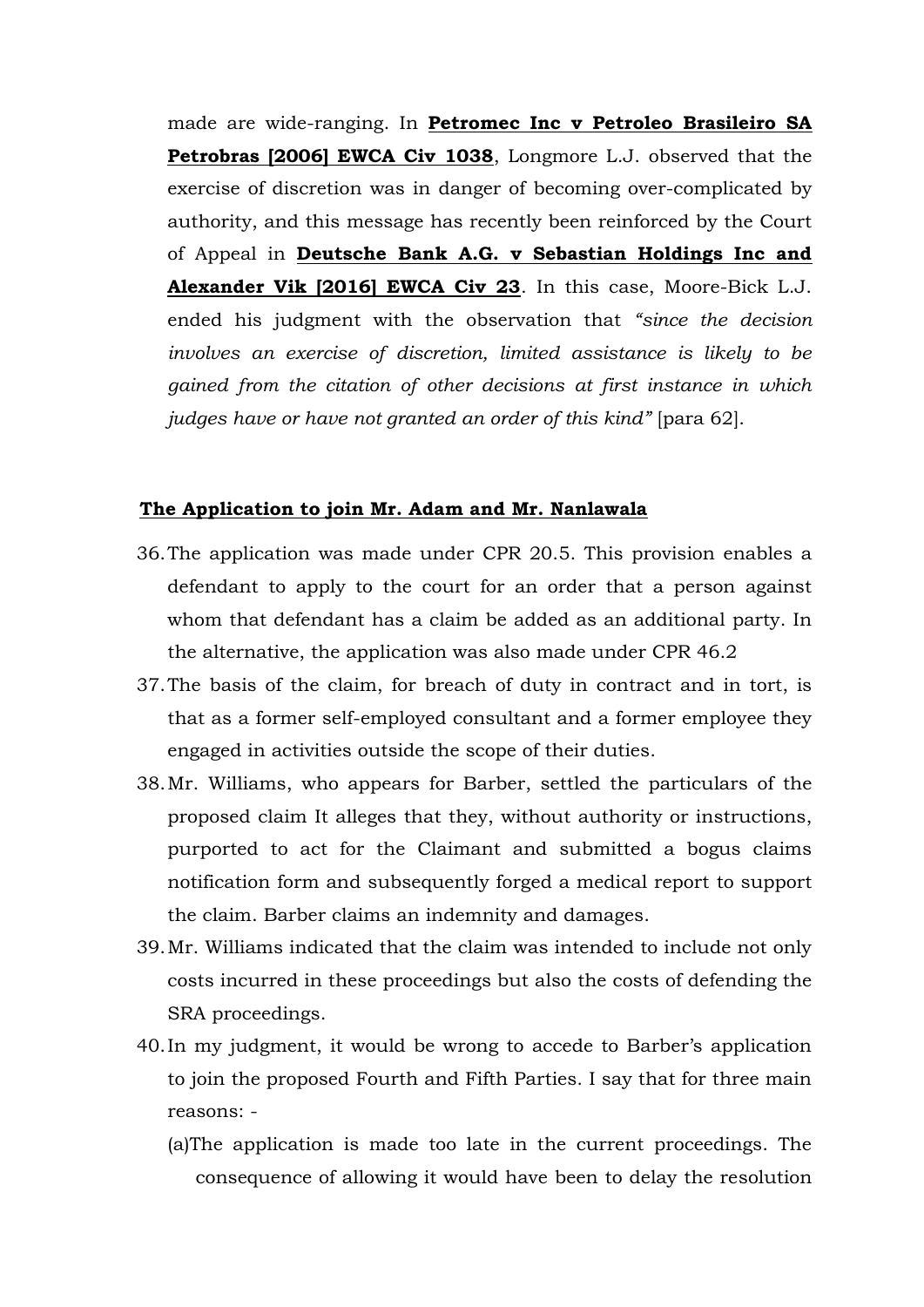of the costs issues between the parties and Barber. The case would have had to be adjourned to an indefinite date in the future after the final hearing before the SRA. Further, Barber had from November last year to make the application but left it till the end of March this year, and then attempted to make the application through someone without rights of audience;

- (b)Joining the proposed additional parties under CPR 20.5 would considerably widen the scope of the case. It would involve a fullscale trial involving the Third, Fourth and Fifth Parties in which the Claimant and the Defendant would have no direct interest.
- (c)The procedure under CPR 46.2 is intended to be a summary process at the end of the litigation. If it is inappropriate to make an order summarily against the party who has been joined purely for the purpose of costs then no order should be made, and the parties should be left to pursue any other remedy they may have against that party through conventional proceedings. The procedure is not intended to provide a means by which the costs party can join other parties to obtain indemnity or contribution from someone else if the judge decides that it is just and appropriate to exercise jurisdiction under CPR 46.2 to make a costs order. The CPR 46.2 procedure is inappropriate for the resolution of the serious and highly contentious issues between Barber and its former employees.

## **The Merits of the Substantive Application under CPR 46.2**

- 41.Mr. Williams contended that, were either the Claimant or the NFU to sue Barber for damages incurred in consequence of the conduct of Mr. Adam and Mr. Nanlawala, Barber would have a strong defence on the basis that the firm could not be held vicariously liable for their dishonest conduct.
- 42.This contention was challenged by both Mr. Ralph and Mr. Morris. They submit that, in the light of the clarification of the Supreme Court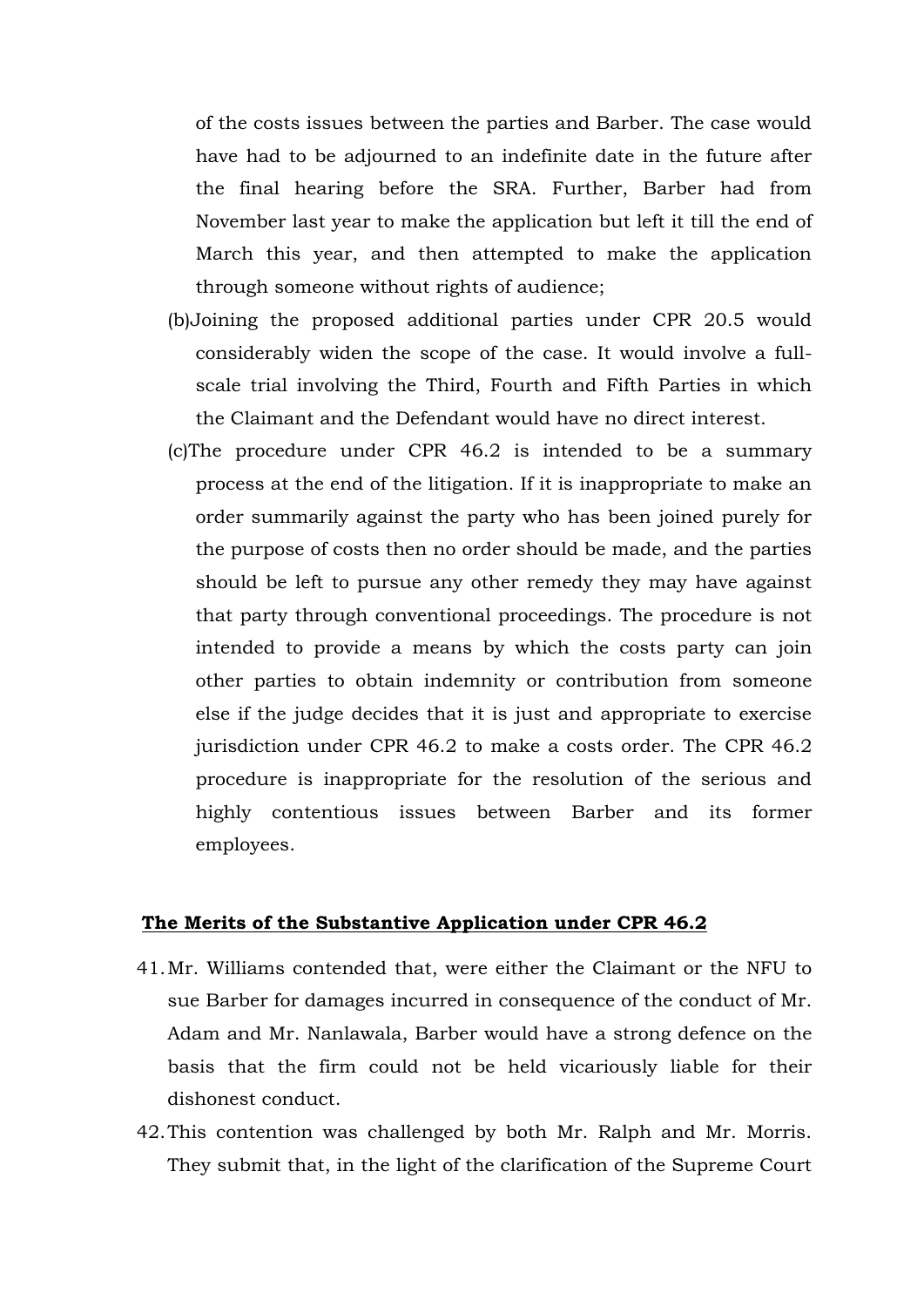in the recent case of **Mohamud v Wm Morrison Supermarkets PLC [2016] UKSC 11**, the "close connection" test is plainly met.

- 43.In applying the close connection test, the Supreme Court held that the critical question is the closeness of the connection between the employee's duties and his wrong-doing. What functions had been entrusted to him? Was there a sufficient connection between his wrongful conduct and the position in which he was employed to make it right for the employer to be fixed with vicarious liability? If such a close connection is established, it is immaterial whether the employee's act was unauthorised or expressly forbidden, or even criminal, the employer is vicariously liable.
- 44.Had I to resolve this issue, I would unhesitatingly hold on the evidence before me that the close connection test was met. The power to order costs under CPR 46.2 is, though, a much broader and discretionary one.
- 45.In exercising that power what is of most relevance, in my view, is not the question of what happened before Barber purported to settle the claim, but how Barber responded once the issue of compromise was raised by both Mellor Hargreaves and the NFU. This has nothing to do with vicarious liability.
- 46.It is abundantly clear from the chronology and analysis above that the conduct of Barber substantially delayed and complicated the resolution of the compromise issue, and added significantly to the costs incurred by both the Claimant and the Defendant.
- 47.Had Barber conceded in early 2013 that the Claimant was not their client and that the firm had no authority from him to negotiate a compromise of his claim, the costs on the compromise issue could have been largely, if not entirely, avoided.
- 48.Mr. Williams tried to argue that the Defendant ought to have been satisfied from the terms of the letter of the 5th September 2014 that Barber had not entered any compromise on behalf of the Claimant. I do not agree. The letter contained no clear and unequivocal statement that the Claimant had never been their client and that they had no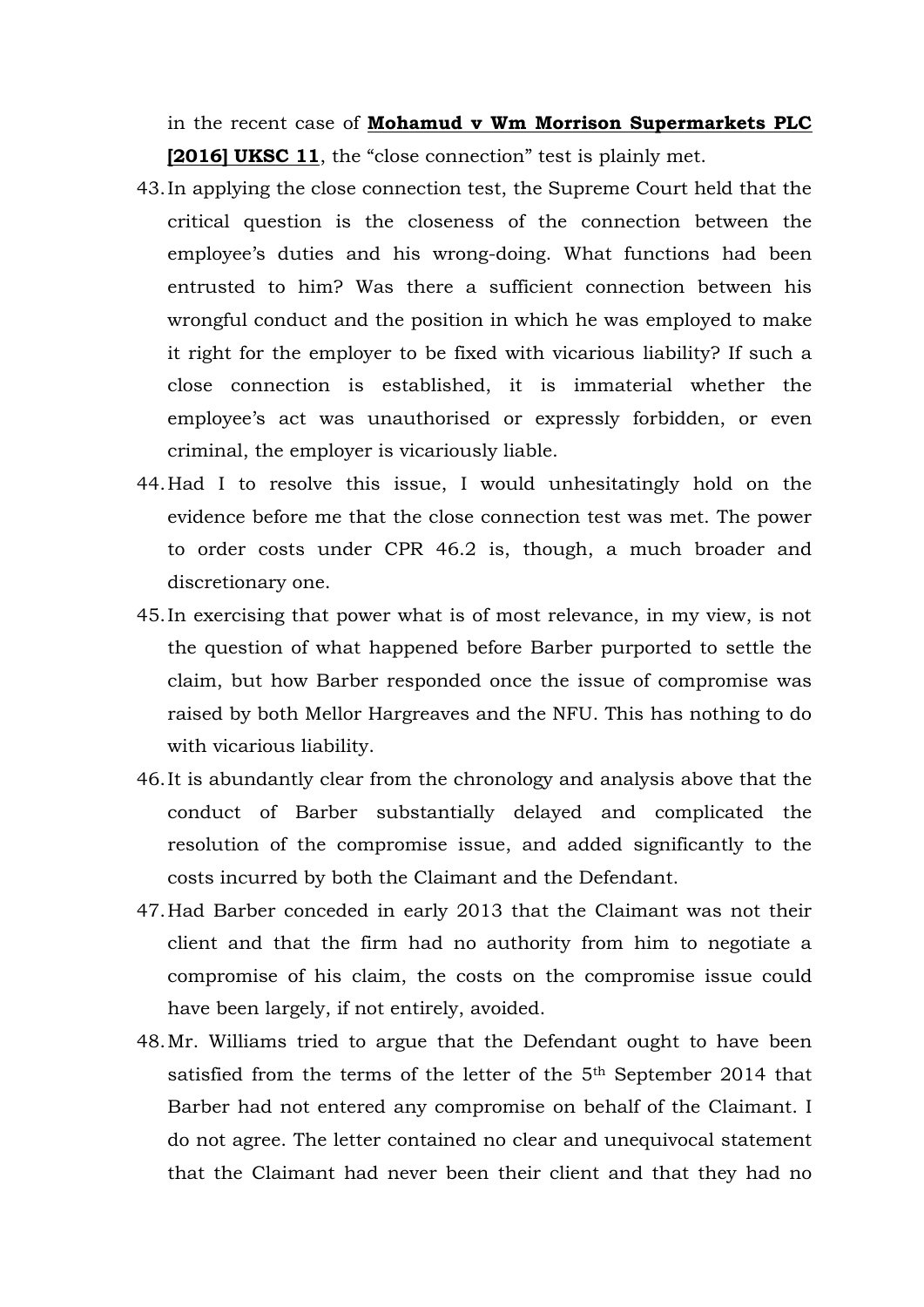authority to negotiate on his behalf. It persisted in maintaining that he had been their client, and, inconsistently with what had been stated in the earlier letter of the 24<sup>th</sup> January 2013, asserted that his file was not closed until March 2013.

- 49.The first clear admission that the Claimant was never a client of Barber, and that the firm had no authority to act for him, was only made in the statement of Mr. Dasu, dated the 2nd March, one day late for the filing of evidence pursuant to the order of District Judge Dodd. Barber could hardly have left it any later, without being clearly in breach and having to apply for relief from sanctions.
- 50.From the time that the issue of compromise was first raised in 2012 right through to the beginning of March 2017, the way that Barber handled the matter was obstructive and incompatible with the proper professional conduct of a firm of solicitors.
- 51.In my judgment, in principle, Barber should pay the costs of both Claimant and Defendant on the compromise issue on an indemnity basis.

# **The Form of the Order**

- 52.The Claimant's position is that costs should be ordered against the Defendant in the usual way, and that the NFU should seek its costs on the compromise issue against Barber. The weakness in that position is, as Mr. Ralph recognised, that there is no proper basis for ordering the Defendant to pay the costs of the issue on an indemnity basis.
- 53.Mr. Ralph submitted that the Claimant's conduct in the proceedings was not open to criticism and that there was no basis, applying, the factors set out in CPR44.2(4), on which to make any costs order adverse to the Claimant. He said, in his skeleton argument, that it would be unjust to the Claimant "to mire him into a multiplicity of costs proceedings against two or more paying parties".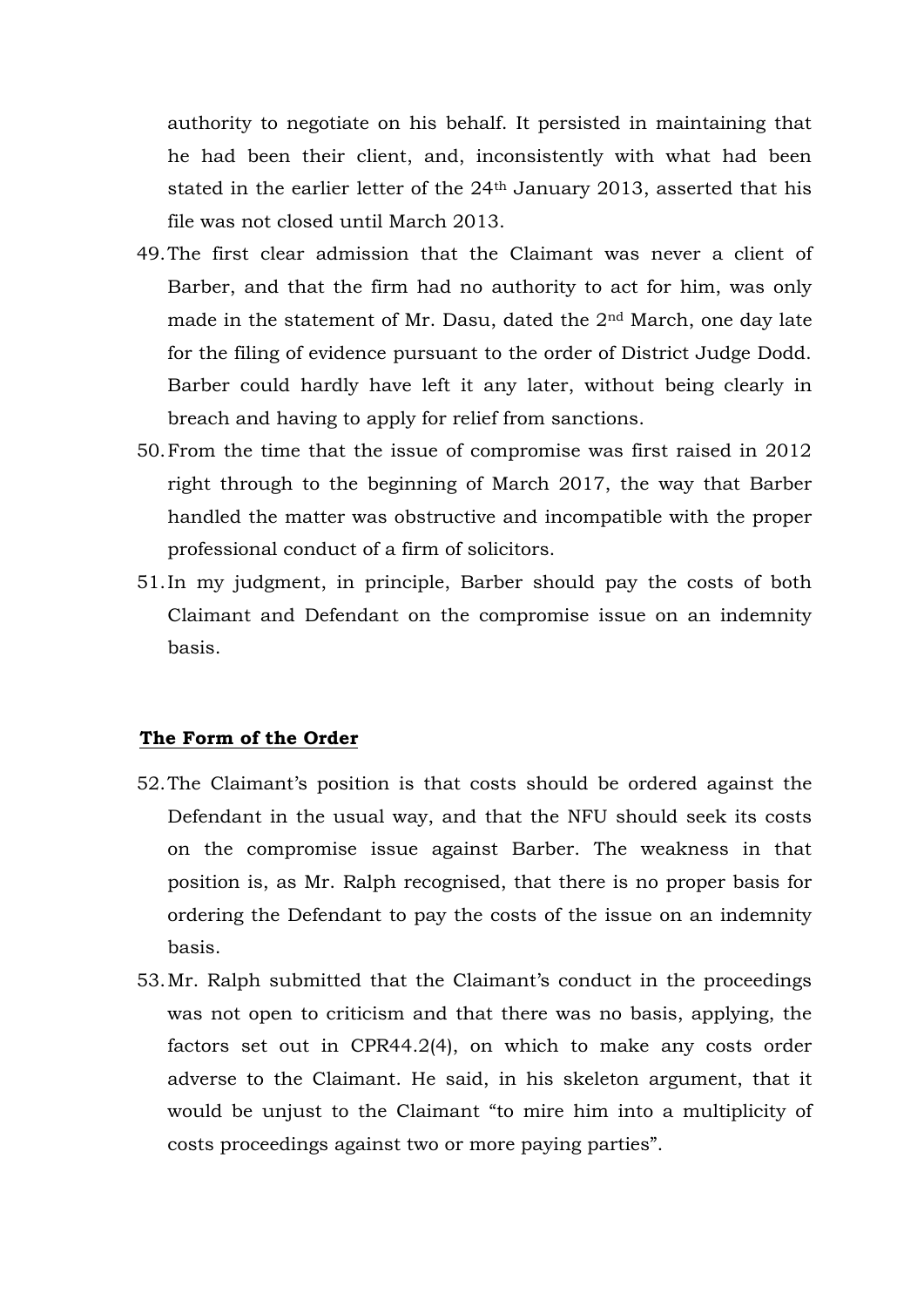- 54.The Defendant's position is that Barber should be ordered to pay the costs of both parties on the compromise issue. The advantage of this course is that it would involve just one taxation of the costs payable by Barber to both parties on the same indemnity basis, rather than taxation of the costs on the issue payable by the Defendant to the Claimant on the standard basis, followed by taxation of the costs payable to the Defendant by Barber.
- 55.In his skeleton argument, Mr. Ralph said that the "compromise point" was a product of the stance taken by the Defendant from as early as July 2012. He, implicitly, criticises the Defendant for not joining Barber before last November. "Thus the 'Compromise point' is of the Defendant's insistence from 2012. The Third Party is a costs indemnifier from 2016. The costs in issue are costs back to 2012."
- 56.Mr. Ralph's approach fails to have due regard to the realities of the situation. Any responsible insurer would have questioned how it had come about that the same claimant could, apparently, be represented by two different firms of solicitors, and have been medically examined by two different doctors. It would be reasonable for insurers presented with such a situation to be concerned that the Claimant might not be genuine and the claim fraudulent. The onus lay on the Claimant to establish that he was a legitimate claimant and had not engaged the services of Barber. As the chronology shows, it was Mellor Hargreaves who properly took the initiative in the early stages and it was the attitude taken by those dealing with the matter at Barber that prevented the position from being resolved much sooner.
- 57. In considering the question of liability for costs under CPR 46.2 the role played by the non-party and the consequences of it are central to the court's exercise of discretion. The court has jurisdiction to make an order for costs under CPR 46.2 where no order for costs between the parties has been made; see **Nordstern Allgemeine Versicherung AG v Internav Ltd [1999] 2 Lloyd's Rep. 139.**
- 58.In other words, there is no requirement for the Defendant to pay the successful Claimant's costs of an issue where those costs have been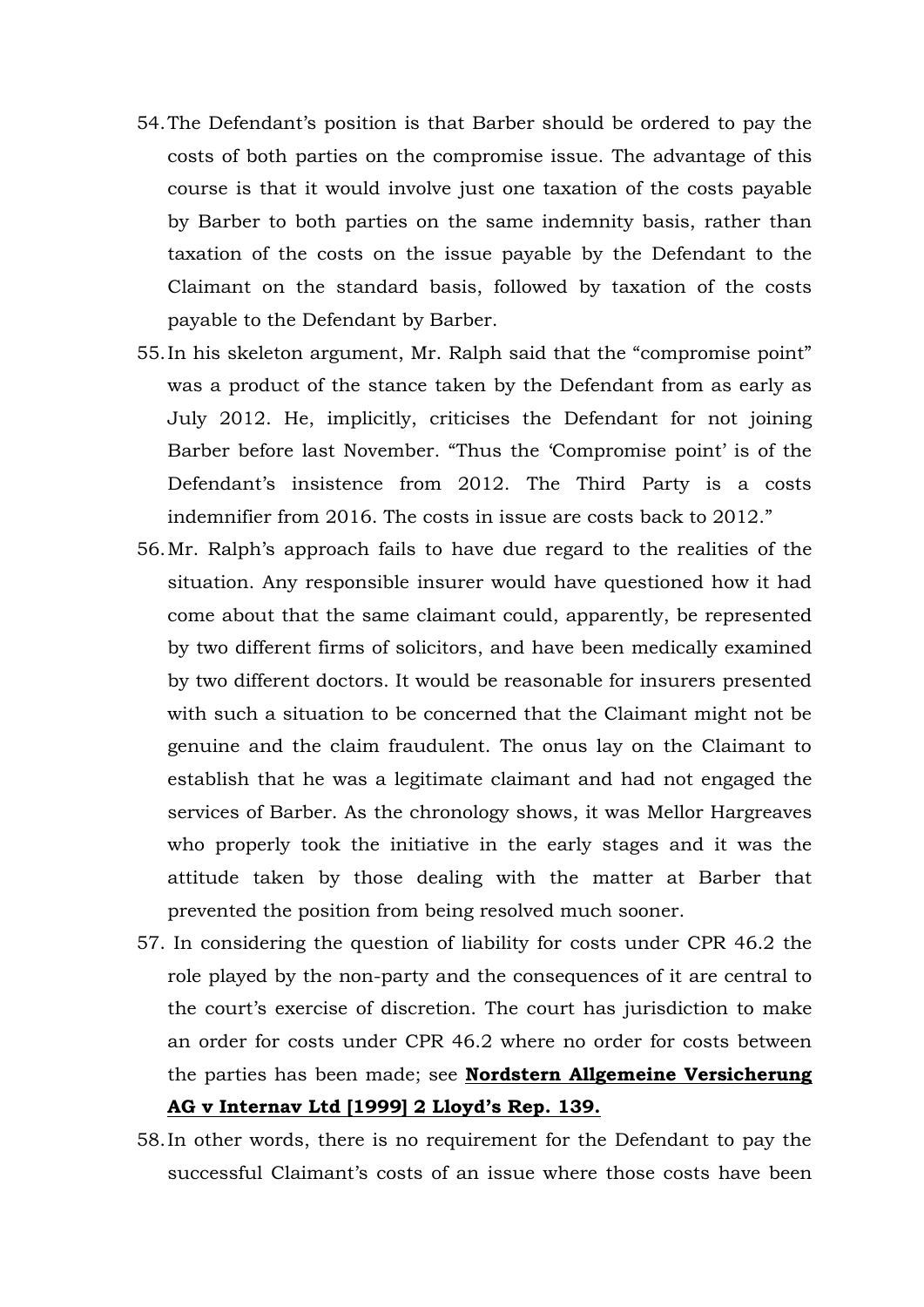incurred in consequence of the conduct of a non-party to the litigation. If the circumstances of the case warrant it, the court is entitled to order the non-party to pay the costs incurred on both sides relating to that issue.

- 59.In my judgment, it is just and equitable that Barber should be required to pay the indemnity costs of both the Claimant and the NFU on the compromise issue. I do not consider it necessary or appropriate to make any order for costs on that issue between the parties.
- 60.I have considered whether I should limit the extent of Barber's liability to a percentage of either party's indemnity costs. I do not see any justification for such a course. Barber's conduct throughout was evasive, and its lack of appropriate response to legitimate enquiries after Mr. Adam and Mr. Nanlawala had left the firm is reprehensible and cannot be condoned. Of course, if the Costs Judge finds that either party incurred costs unnecessarily or inappropriately, the judge will be at liberty to disallow that part of the bill.

#### **Reserved Costs Orders**

- 61.I was told during the hearing that there were several interlocutory orders where costs were reserved.
- 62.I had understood that the parties would provide me with a list of those orders after the hearing, but I do not appear to have received it<sup>3</sup>.
- 63.I have tried to identify the relevant orders myself. They appear to be:  $(a)27<sup>th</sup>$  January 2015
	- (b)15th October 2015
	- (c)2nd March 2016
	- (d)23rd November 2016
	- (e)5th April 2017

<u>.</u>

64.All save the last of these hearings preceded the unequivocal admission that the Claimant had never been a client of Barber, and would not

<sup>&</sup>lt;sup>3</sup> After issuing the judgment in draft, it emerged that the list had been emailed to the court but not forwarded. It corresponded to the orders listed at paragraph 63.